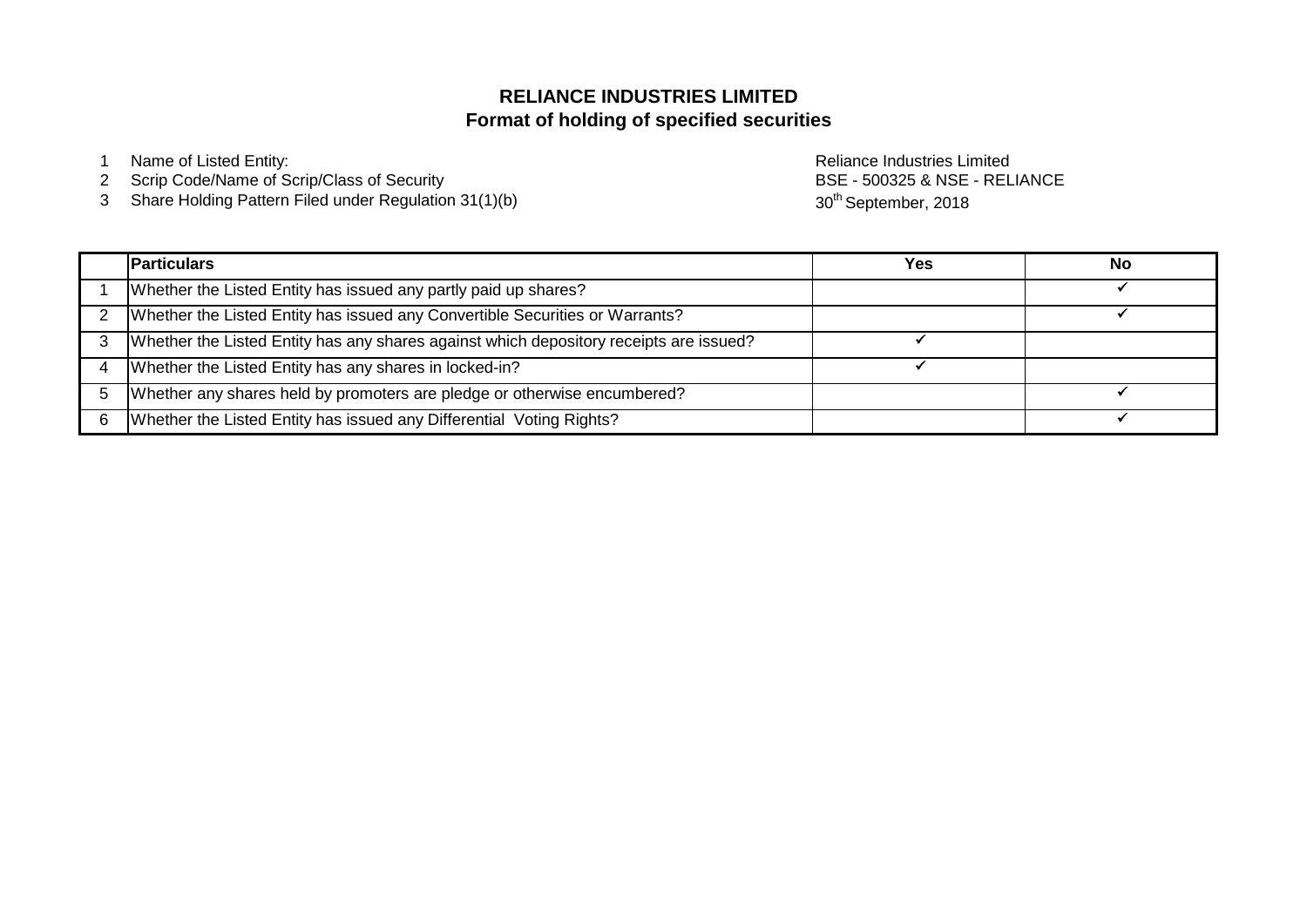### **RELIANCE INDUSTRIES LIMITED Table I - Summary Statement holding of specified securities**

| Category | Category of shareholder<br>(II)     | Nos. of<br>shareholders | No. of fully paid<br>up equity shares<br>held<br>(IV) | No. of Partly<br>paid-up<br>equity shares<br>held | No. of<br>shares<br>underlvina<br>Receipts | Total nos.<br>shares held<br>(VII)<br>(V) Depository $= (IV)+(V)+(VI)$ | Shareholding<br>as a % of<br>total no. of<br>shares<br>(calculated |                      |               | Number of Voting Rights held in each class of<br>securities (IX) |                                                   | No. of Shares<br>Underlying<br>Outstanding<br>convertible<br>securities | a % assuming full<br>conversion of<br>convertible<br>securities (as a | Shareholding, as Number of Locked<br>in shares(XII) |                    | <b>Number of Shares</b><br>pledged or otherwise equity shares<br>encumbered(XIII) |                    | Number of<br>held in<br>dematerialize<br>d form (XIV) |
|----------|-------------------------------------|-------------------------|-------------------------------------------------------|---------------------------------------------------|--------------------------------------------|------------------------------------------------------------------------|--------------------------------------------------------------------|----------------------|---------------|------------------------------------------------------------------|---------------------------------------------------|-------------------------------------------------------------------------|-----------------------------------------------------------------------|-----------------------------------------------------|--------------------|-----------------------------------------------------------------------------------|--------------------|-------------------------------------------------------|
|          |                                     |                         |                                                       |                                                   | (VI)                                       |                                                                        | as per SCRR.<br>1957) (VIII)                                       | Number of Voting     | <b>Rights</b> |                                                                  | Total as a<br>(including<br>% of<br>Warrants) (X) |                                                                         | percentage of<br>diluted share                                        | No.<br>(a)                                          | As a % of<br>total | No.<br>(a)                                                                        | As a % of<br>total |                                                       |
|          |                                     |                         |                                                       |                                                   |                                            |                                                                        | As a % of<br>$(A+B+C2)$                                            | Class X<br>(Equity)  | Class         | Total                                                            | $(A+B+C)$                                         |                                                                         | capital) (XI)=<br>$(VII)+(X)$ As a % of<br>$(A+B+C2)$                 |                                                     | Shares<br>held (b) |                                                                                   | Shares<br>held (b) |                                                       |
| (A)      | Promoter & Promoter Group           | 55                      | 292 62 02 148                                         |                                                   |                                            | 0 292 62 02 148                                                        | 47.27                                                              | 292 62 02 148        |               | 292 62 02 148                                                    | 47.45                                             |                                                                         | 47.27                                                                 |                                                     | 0.00               |                                                                                   | 0.00               | 292 62 02 148                                         |
|          | Public                              | 22 19 238               | 326 41 96 609                                         |                                                   |                                            | 0 326 41 96 609                                                        |                                                                    | 52.73 309 23 13 789* |               | 309 23 13 789*                                                   | 50.15                                             |                                                                         | 52.73                                                                 | 42 190                                              | 0.00               | <b>NA</b>                                                                         | NA                 | 317 45 12 846                                         |
| (C)      | Non Promoter-Non Public             |                         |                                                       |                                                   |                                            |                                                                        |                                                                    |                      |               |                                                                  |                                                   |                                                                         |                                                                       |                                                     |                    |                                                                                   |                    |                                                       |
|          | (C1) Shares underlying DRs          |                         |                                                       |                                                   | 14 80 41 584                               | 14 80 41 584                                                           | <b>NA</b>                                                          | 14 80 41 584         |               | 14 80 41 584                                                     | 2.40                                              |                                                                         | <b>NA</b>                                                             |                                                     | 0.00               | <b>NA</b>                                                                         | <b>NA</b>          | 14 80 22 684                                          |
|          | (C2) Shares held by Employee Trusts |                         |                                                       |                                                   |                                            |                                                                        | 0.00                                                               |                      |               |                                                                  | 0.00                                              |                                                                         | 0.00                                                                  |                                                     | 0.00               | <b>NA</b>                                                                         | <b>NA</b>          |                                                       |
|          | <b>Total</b>                        | 22 19 294               | 619 03 98 757                                         |                                                   |                                            | 0 14 80 41 584 633 84 40 341                                           | 100.00                                                             | 616 65 57 521        |               | 616 65 57 521                                                    | 100.00                                            |                                                                         | 100.00                                                                | 42 190                                              | 0.00               | 0.00                                                                              | 0.00               | 624 87 37 678                                         |

NA denotes "Not Applicable"<br>\* Excludes 17 18 82 820 shares held by subsidiary companies on which no voting rights are exercisable and includes 84 25 783 shares held in the unclaimed suspense account and 3 15 22 260 shares frozen.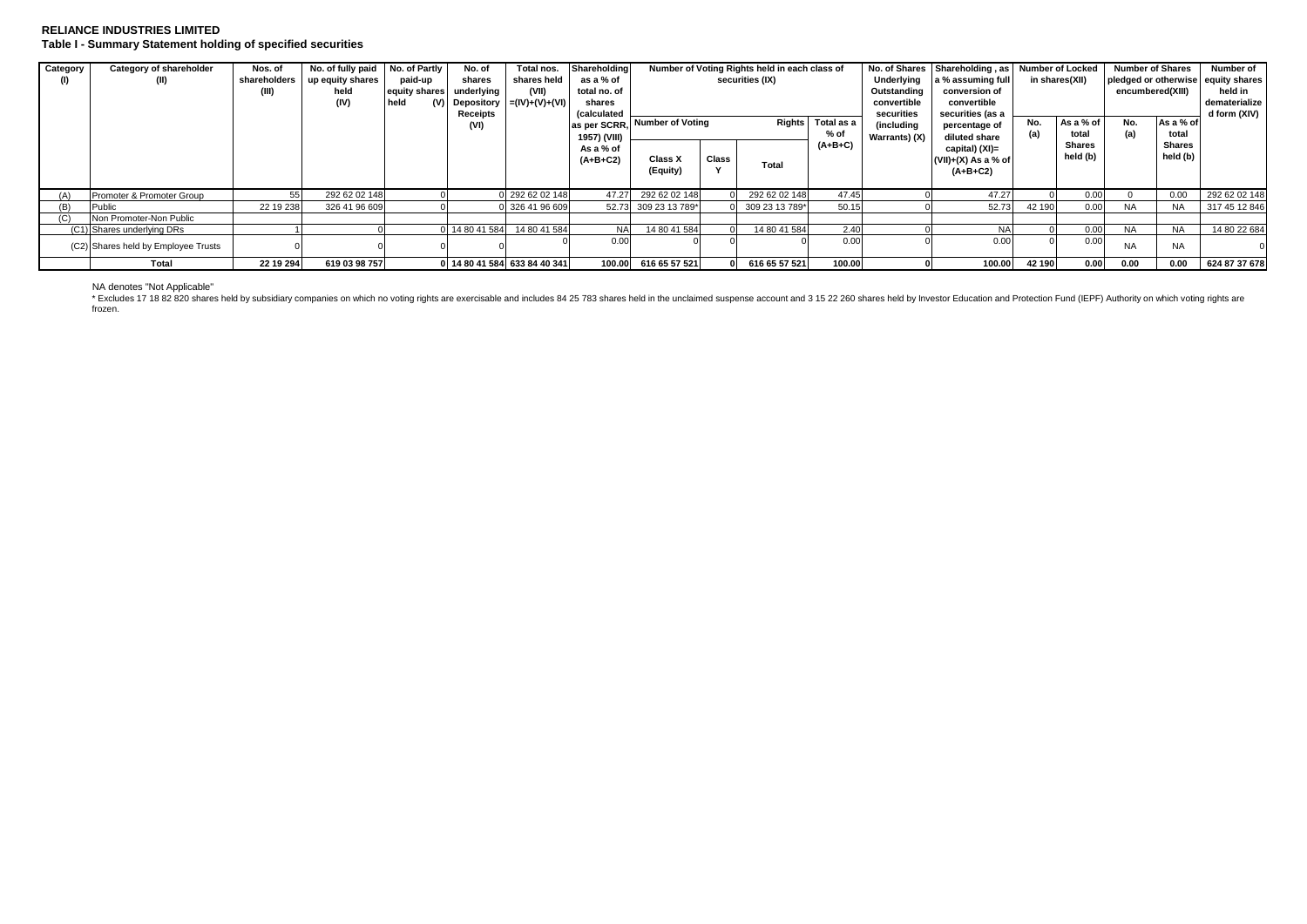#### **RELIANCE INDUSTRIES LIMITED Table II - Statement showing shareholding pattern of the Promoter and Promoter Group**

| (A)<br>Category & Name of the shareholders (I)<br>Nos. of<br>shareholder<br>(III)                 |                                  | No. of fully<br>paid up equity<br>shares held<br>(IV) | No. of Partly<br>paid-up equity<br>shares held<br>(V) | No. of shares<br>underlying<br>Depository<br>Receipts (VI) | Total nos.<br>shares held<br>$(VII)$ =<br>$(IV)+(V)+(VI)$ | Shareholding % Number of Voting Rights held in each class of No. of Shares<br>calculated as<br>per SCRR, 1957<br>As a % of |                              |                               | securities (IX)                |                           | Underlying<br>Outstanding<br>convertible | Shareholding, as a %<br>assuming full<br>conversion of<br>convertible securities | Number of<br>Locked in<br>shares(XII) |                           | Number of Shares<br>pledged or<br>otherwise<br>encumbered(XIII) |              | Number of<br>equity shares<br>held in<br>lematerialized |
|---------------------------------------------------------------------------------------------------|----------------------------------|-------------------------------------------------------|-------------------------------------------------------|------------------------------------------------------------|-----------------------------------------------------------|----------------------------------------------------------------------------------------------------------------------------|------------------------------|-------------------------------|--------------------------------|---------------------------|------------------------------------------|----------------------------------------------------------------------------------|---------------------------------------|---------------------------|-----------------------------------------------------------------|--------------|---------------------------------------------------------|
|                                                                                                   |                                  |                                                       |                                                       |                                                            |                                                           | (A+B+C2)(VIII)                                                                                                             |                              |                               | <b>Number of Voting Rights</b> | <b>Total as</b>           | securities                               | (as a percentage of                                                              | No.(a)                                | As a % No. (a)            |                                                                 | As a % of    | form (XIV)                                              |
|                                                                                                   |                                  |                                                       |                                                       |                                                            |                                                           |                                                                                                                            | Class                        | Class                         | Total                          | a % of                    | (including                               | diluted share capital)                                                           |                                       | of total                  |                                                                 | total Shares |                                                         |
|                                                                                                   |                                  |                                                       |                                                       |                                                            |                                                           |                                                                                                                            | X(Equity)                    | Y                             |                                | Total<br>Voting<br>rights | Warrants) (X)                            | $(XI) = (VII)+(X)$ as a % of<br>$(A+B+C2)$                                       |                                       | <b>Shares</b><br>held (b) |                                                                 | held (b)     |                                                         |
| (1) Indian                                                                                        |                                  |                                                       |                                                       |                                                            |                                                           |                                                                                                                            |                              |                               |                                |                           |                                          |                                                                                  |                                       |                           |                                                                 |              |                                                         |
| (a) Individuals/Hindu undivided Family                                                            |                                  |                                                       |                                                       |                                                            |                                                           |                                                                                                                            |                              |                               |                                |                           |                                          |                                                                                  |                                       |                           |                                                                 |              |                                                         |
| M D Ambani<br>Nita Ambani                                                                         |                                  | 72 31 692<br>67 96 292                                |                                                       | $\Omega$<br>$\Omega$                                       | 72 31 692<br>67 96 292                                    | 0.12<br>0.11                                                                                                               | 72 31 692<br>67 96 292       | $^{\circ}$<br>$\Omega$        | 72 31 692<br>67 96 292         | 0.12<br>0.11              | $\Omega$                                 | 0.12<br>0.11                                                                     |                                       | 0.00<br>0.00              |                                                                 | 0.00<br>0.00 | 72 31 69<br>67 96 29                                    |
| Isha M Ambani                                                                                     |                                  | 67 28 780                                             |                                                       | $\Omega$                                                   | 67 28 780                                                 | 0.11                                                                                                                       | 67 28 780                    | $\overline{0}$                | 67 28 780                      | 0.11                      | $\overline{0}$                           | 0.11                                                                             |                                       | 0.00                      |                                                                 | 0.00         | 67 28 78                                                |
| Akash M Amban                                                                                     |                                  | 67 26 380                                             |                                                       |                                                            | 67 26 380                                                 | 0.11                                                                                                                       | 67 26 380                    | $^{\circ}$                    | 67 26 380                      | 0.11                      | $^{\circ}$                               | $0.1^{\circ}$                                                                    |                                       | 0.00                      |                                                                 | 0.00         | 67 26 38                                                |
| Anant M Amban                                                                                     |                                  | 2 00 000                                              |                                                       | $\Omega$                                                   | 2 00 00                                                   | 0.00                                                                                                                       | 2 00 000                     | $\Omega$                      | 2 00 000                       | 0.00                      | $\overline{0}$                           | 0.00                                                                             |                                       | 0.00                      |                                                                 | 0.00         | 2 00 00                                                 |
| K D Ambani                                                                                        |                                  | 1 46 62 148                                           |                                                       | $\Omega$                                                   | 1 46 62 148                                               | 0.24                                                                                                                       | 1 46 62 148                  | $\Omega$                      | 1 46 62 148                    | 0.24                      | $\Omega$                                 | 0.24                                                                             |                                       | 0.00                      |                                                                 | 0.00         | 1 46 62 14                                              |
| (b) Central Government/ State Government(s)<br>(c)<br>Financial Institutions/ Banks               |                                  |                                                       |                                                       |                                                            |                                                           |                                                                                                                            |                              |                               |                                |                           |                                          |                                                                                  |                                       |                           |                                                                 |              |                                                         |
| (d) Any Other (specify)                                                                           |                                  |                                                       |                                                       |                                                            |                                                           |                                                                                                                            |                              |                               |                                |                           |                                          |                                                                                  |                                       |                           |                                                                 |              |                                                         |
| i) Bodies Corporate                                                                               |                                  |                                                       |                                                       |                                                            |                                                           |                                                                                                                            |                              |                               |                                |                           |                                          |                                                                                  |                                       |                           |                                                                 |              |                                                         |
| Devarshi Commercials LLP                                                                          | 11                               | 71 08 00 410                                          |                                                       |                                                            | 71 08 00 410                                              | 11.48                                                                                                                      | 71 08 00 410                 |                               | 0 71 08 00 41                  | 11.53                     |                                          | 11.48                                                                            |                                       | 0.00                      |                                                                 | 0.00         | 71 08 00 41                                             |
| Srichakra Commercials LLP<br>Karuna Commercials LLP                                               |                                  | 68 88 95 274<br>50 81 66 996                          | $\Omega$                                              | $\mathbf 0$                                                | 68 88 95 274<br>50 81 66 996                              | 11.13<br>8.21                                                                                                              | 68 88 95 274<br>50 81 66 996 | $\circ$<br>$\mathbf{0}$       | 68 88 95 274<br>50 81 66 996   | 11.17<br>8.24             | $\overline{0}$<br>o                      | 11.13<br>8.21                                                                    | $^{\circ}$                            | 0.00<br>0.00              | $^{\circ}$                                                      | 0.00<br>0.00 | 68 88 95 27<br>50 81 66 99                              |
| <b>Tattvam Enterprises LLP</b>                                                                    | $\overline{1}$                   | 43 14 31 608                                          | $\Omega$                                              | $\Omega$                                                   | 43 14 31 608                                              | 6.97                                                                                                                       | 43 14 31 608                 | $\Omega$                      | 43 14 31 608                   | 7.00                      | $\Omega$                                 | 6.97                                                                             |                                       | 0.00                      |                                                                 | 0.00         | 43 14 31 60                                             |
| Reliance Industries Holding Private Ltd                                                           | 1                                | 25 75 37 726                                          |                                                       | $\circ$                                                    | 25 75 37 726                                              | 4.16                                                                                                                       | 25 75 37 726                 | $\circ$                       | 25 75 37 726                   | 4.18                      | $\overline{0}$                           | 4.16                                                                             |                                       | 0.00                      |                                                                 | 0.00         | 25 75 37 72                                             |
| Shreeji Comtrade LLP<br>Shrikrishna Tradecom LLP                                                  |                                  | 1 33 55 000<br>1 33 55 000                            | $\Omega$                                              | $^{\circ}$<br>$\Omega$                                     | 1 33 55 000<br>1 33 55 000                                | 0.22<br>0.22                                                                                                               | 1 33 55 000<br>1 33 55 000   | $\overline{0}$<br>$\mathbf 0$ | 1 33 55 000<br>1 33 55 000     | 0.22<br>0.22              | $\overline{0}$<br>ō                      | 0.22<br>0.22                                                                     | $\Omega$                              | 0.00<br>0.00              | $\Omega$                                                        | 0.00<br>0.00 | 1 33 55 00<br>1 33 55 00                                |
| Svar Enterprises LLP                                                                              | $\overline{1}$                   | 1 27 40 032                                           | $\Omega$                                              | $\Omega$                                                   | 1 27 40 032                                               | 0.21                                                                                                                       | 1 27 40 032                  | $\circ$                       | 1 27 40 032                    | 0.21                      | $\overline{0}$                           | 0.21                                                                             |                                       | 0.00                      |                                                                 | 0.00         | 1 27 40 03                                              |
| Reliance Welfare Association                                                                      |                                  | 50 10 936                                             |                                                       | $\Omega$                                                   | 50 10 936                                                 | 0.08                                                                                                                       | 50 10 936                    | $\Omega$                      | 50 10 936                      | 0.08                      | $\overline{0}$                           | 0.08                                                                             |                                       | 0.00                      |                                                                 | 0.00         | 50 10 93                                                |
| Vasuprada Enterprises LLP                                                                         |                                  | 12 33 680                                             |                                                       | $\Omega$                                                   | 12 33 680                                                 | 0.02                                                                                                                       | 12 33 680                    | $\Omega$                      | 12 33 680                      | 0.02                      | $\mathbf{0}$                             | 0.02                                                                             |                                       | 0.00                      |                                                                 | 0.00         | 12 33 68                                                |
| Reliance Industrial Infrastructure Limited                                                        |                                  | 3 44 000                                              |                                                       | $\Omega$                                                   | 3 44 000                                                  | 0.01                                                                                                                       | 3 44 000                     | $^{\circ}$                    | 3 44 000                       | 0.01                      | $\overline{0}$                           | 0.01                                                                             |                                       | 0.00                      |                                                                 | 0.00         | 3 44 00                                                 |
| Exotic Officeinfra Private Limited<br>Carat Holdings and Trading Co Pvt Ltd                       |                                  | 25 776<br>10 200                                      |                                                       | $^{\circ}$<br>$\Omega$                                     | 25 7 7 6<br>10 200                                        | 0.00<br>0.00                                                                                                               | 25 7 7 6<br>10 200           | $\overline{0}$<br>$\mathbf 0$ | 25 776<br>10 200               | 0.00<br>0.00              | $\overline{0}$<br>$\overline{0}$         | 0.00<br>0.00                                                                     |                                       | 0.00<br>0.00              |                                                                 | 0.00<br>0.00 | 25 77<br>10 20                                          |
| Neutron Enterprises Private Limited                                                               |                                  | 1722                                                  |                                                       | $^{\circ}$                                                 | 1722                                                      | 0.00                                                                                                                       | 1722                         | $\mathbf{0}$                  | 1722                           | 0.00                      | $\overline{0}$                           | 0.00                                                                             |                                       | 0.00                      |                                                                 | 0.00         | 1 72                                                    |
| Futura Commercials Private Limited                                                                |                                  | 1690                                                  |                                                       | $^{\circ}$                                                 | 1690                                                      | 0.00                                                                                                                       | 1 6 9 0                      | 0                             | 1690                           | 0.00                      | $\mathbf 0$                              | 0.00                                                                             |                                       | 0.00                      |                                                                 | 0.00         | 1 6 9 0                                                 |
| Kankhal Trading LLP                                                                               |                                  | 200<br>200                                            |                                                       | $\Omega$<br>$\Omega$                                       | 200<br>200                                                | 0.00<br>0.00                                                                                                               | 200<br>200                   | $\mathbf 0$<br>$\mathbf 0$    | 200<br>200                     | 0.00<br>0.00              | $\overline{0}$<br>$\overline{0}$         | 0.00<br>0.00                                                                     |                                       | 0.00<br>0.00              |                                                                 | 0.00<br>0.00 | 200                                                     |
| <b>Bhuvanesh Enterprises LLP</b><br>Ajitesh Enterprises LLP                                       |                                  | 200                                                   |                                                       | $^{\circ}$                                                 | 200                                                       | 0.00                                                                                                                       | 200                          | $\mathbf{0}$                  | 200                            | 0.00                      | $\overline{0}$                           | 0.00                                                                             |                                       | 0.00                      |                                                                 | 0.00         | 200<br>200                                              |
| Badri Commercials LLF                                                                             |                                  | 200                                                   |                                                       | C                                                          | 200                                                       | 0.00                                                                                                                       | 200                          | $\mathbf 0$                   | 200                            | 0.00                      | $\overline{0}$                           | 0.00                                                                             |                                       | 0.00                      |                                                                 | 0.00         | 200                                                     |
| Abhayaprada Enterprises LLP                                                                       |                                  | 200                                                   |                                                       | $^{\circ}$                                                 | 200                                                       | 0.00                                                                                                                       | 200                          | $\mathbf{0}$                  | 200                            | 0.00                      | $\overline{0}$                           | 0.00                                                                             |                                       | 0.00                      |                                                                 | 0.00         | 200                                                     |
| Trilokesh Commercials LLP<br><b>Taran Enterprises LLP</b>                                         |                                  | 200<br>200                                            |                                                       | $\Omega$<br>$\Omega$                                       | 200<br>200                                                | 0.00<br>0.00                                                                                                               | 200<br>200                   | $\circ$<br>$\circ$            | 200<br>200                     | 0.00<br>0.00              | $\mathbf 0$<br>$\overline{0}$            | 0.00<br>0.00                                                                     |                                       | 0.00<br>0.00              |                                                                 | 0.00<br>0.00 | 200<br>200                                              |
| Pitambar Enterprises LLP                                                                          |                                  | 200                                                   |                                                       | 0                                                          | 200                                                       | 0.00                                                                                                                       | 200                          | $^{\circ}$                    | 200                            | 0.00                      | $\overline{0}$                           | 0.00                                                                             |                                       | 0.00                      |                                                                 | 0.00         | 200                                                     |
| Adisesh Enterprises LLP                                                                           |                                  | 200                                                   |                                                       | $\mathbf 0$                                                | 200                                                       | 0.00                                                                                                                       | 200                          | $\mathbf 0$                   | 200                            | 0.00                      | $\mathbf 0$                              | 0.00                                                                             |                                       | 0.00                      |                                                                 | 0.00         | 200                                                     |
| Rishikesh Enterprises LLP                                                                         |                                  | 200                                                   |                                                       | $\Omega$                                                   | 200                                                       | 0.00                                                                                                                       | 200                          | $\Omega$                      | 200                            | 0.00                      | $\mathbf{0}$                             | 0.00                                                                             |                                       | 0.00                      |                                                                 | 0.00         | 200                                                     |
| Pavana Enterprises LLP<br>Kamalakar Enterprises LLF                                               |                                  | 200<br>200                                            |                                                       | $^{\circ}$<br>$\Omega$                                     | 200<br>200                                                | 0.00<br>0.00                                                                                                               | 200<br>200                   | $\circ$<br>$^{\circ}$         | 200<br>200                     | 0.00<br>0.00              | $\overline{0}$<br>$\overline{0}$         | 0.00<br>0.00                                                                     |                                       | 0.00<br>0.00              |                                                                 | 0.00<br>0.00 | 200<br>200                                              |
| Narahari Enterprises LLP                                                                          |                                  | 200                                                   |                                                       | $\Omega$                                                   | 200                                                       | 0.00                                                                                                                       | 200                          | $\mathbf 0$                   | 200                            | 0.00                      | $\overline{0}$                           | 0.00                                                                             |                                       | 0.00                      |                                                                 | 0.00         | 200                                                     |
| Chakradev Enterprises LLP                                                                         |                                  | 200                                                   |                                                       | $\Omega$                                                   | 200                                                       | 0.00                                                                                                                       | 200                          | $\mathbf 0$                   | 200                            | 0.00                      | $\overline{0}$                           | 0.00                                                                             |                                       | 0.00                      |                                                                 | 0.00         | 200                                                     |
| <b>Chakradhar Commercials LLP</b>                                                                 |                                  | 200                                                   |                                                       | $\Omega$                                                   | 200                                                       | 0.00                                                                                                                       | 200                          | $\circ$                       | 200                            | 0.00                      | $\mathbf 0$                              | 0.00                                                                             |                                       | 0.00                      |                                                                 | 0.00         | 200                                                     |
| Chakresh Enterprises LLP                                                                          |                                  | 200<br>200                                            |                                                       | C<br>$^{\circ}$                                            | <u>200</u><br>200                                         | 0.00<br>0.00                                                                                                               | 200<br>200                   | $\mathbf 0$<br>$\mathbf{0}$   | 200<br>200                     | 0.00<br>0.00              | $\overline{0}$<br>$\mathbf 0$            | 0.00<br>0.00                                                                     |                                       | 0.00<br>0.00              |                                                                 | 0.00<br>0.00 | 200<br>200                                              |
| Chhatrabhuj Enterprises LLP<br>Harinarayan Enterprises LLP                                        |                                  | 200                                                   |                                                       | $\Omega$                                                   | 200                                                       | 0.00                                                                                                                       | 200                          | $\overline{0}$                | 200                            | 0.00                      | ō                                        | 0.00                                                                             |                                       | 0.00                      |                                                                 | 0.00         | 200                                                     |
| Janardan Commercials LLP                                                                          |                                  | 200                                                   |                                                       | $\overline{0}$                                             | 200                                                       | 0.00                                                                                                                       | 200                          | $\mathbf{0}$                  | 200                            | 0.00                      | $\overline{0}$                           | 0.00                                                                             |                                       | 0.00                      |                                                                 | 0.00         | 200                                                     |
| Samarjit Enterprises LLP                                                                          |                                  | 200                                                   |                                                       | $^{\circ}$                                                 | 200                                                       | 0.00                                                                                                                       | 200                          | $\mathbf{0}$                  | 200                            | 0.00                      | $\overline{0}$                           | 0.00                                                                             |                                       | 0.00                      |                                                                 | 0.00         | 200                                                     |
| Shripal Enterprises LLP                                                                           |                                  | 200<br>200                                            |                                                       | $\Omega$<br>$\Omega$                                       | 200<br>200                                                | 0.00<br>0.00                                                                                                               | 200<br>200                   | $\circ$<br>$\circ$            | 200<br>200                     | 0.00<br>0.00              | $\mathbf 0$<br>$\mathbf{0}$              | 0.00<br>0.00                                                                     |                                       | 0.00<br>0.00              |                                                                 | 0.00<br>0.00 | 200<br>200                                              |
| Synergy Synthetics Private Limited<br>Vishatan Enterprises LLP                                    |                                  | 200                                                   |                                                       | $^{\circ}$                                                 | 200                                                       | 0.00                                                                                                                       | 200                          | $\circ$                       | 200                            | 0.00                      | $\overline{0}$                           | 0.00                                                                             |                                       | 0.00                      |                                                                 | 0.00         | 200                                                     |
| Elakshi Commercials Private Limited                                                               |                                  | 100                                                   |                                                       | $\Omega$                                                   | 100                                                       | 0.00                                                                                                                       | 100                          | $\mathbf 0$                   | 100                            | 0.00                      | $\Omega$                                 | 0.00                                                                             |                                       | 0.00                      |                                                                 | 0.00         | 10 <sub>C</sub>                                         |
| Pinakin Commercials Private Limited                                                               |                                  | 100                                                   |                                                       | $^{\circ}$                                                 | 100                                                       | 0.00                                                                                                                       | 100                          | $\circ$                       | 100                            | 0.00                      | $\overline{0}$                           | 0.00                                                                             |                                       | 0.00                      |                                                                 | 0.00         | 100                                                     |
| Anuprabha Commercials Private Limited #<br>Manuvidya Commercials Private Limited #                | $\overline{1}$<br>$\overline{1}$ | $^{\circ}$<br>$^{\circ}$                              |                                                       | $\Omega$<br>$^{\circ}$                                     | $\Omega$<br>$^{\circ}$                                    | 0.00<br>0.00                                                                                                               | $\Omega$<br>$\overline{0}$   | $\mathbf 0$<br>$\circ$        | $\Omega$<br>$^{\circ}$         | 0.00<br>0.00              | $\overline{0}$<br>$\mathbf 0$            | 0.00<br>0.00                                                                     | $\Omega$                              | 0.00<br>0.00              | $\Omega$                                                        | 0.00<br>0.00 |                                                         |
| Nirahankara Commercials Private Limited #                                                         |                                  | - 0                                                   |                                                       | $\Omega$                                                   | $\Omega$                                                  | 0.00                                                                                                                       | $\circ$                      | $\mathbf{0}$                  |                                | 0.00                      | $\mathbf{0}$                             | 0.00                                                                             |                                       | 0.00                      |                                                                 | 0.00         |                                                         |
| Vandhya Commercials Private Limited #                                                             |                                  | $\Omega$                                              |                                                       | $\overline{0}$                                             |                                                           | 0.00                                                                                                                       |                              | $\mathbf{0}$                  |                                | 0.00                      | $\mathbf 0$                              | 0.00                                                                             |                                       | 0.00                      |                                                                 | 0.00         |                                                         |
| Reliance Life Sciences Private Limited #                                                          | $\overline{1}$                   | $\Omega$                                              |                                                       | $\Omega$                                                   | $\Omega$                                                  | 0.00                                                                                                                       | $\overline{0}$               | $\overline{0}$                | $\Omega$                       | 0.00                      | ō                                        | 0.00                                                                             | $\Omega$                              | 0.00                      | $\Omega$                                                        | 0.00         |                                                         |
| Sikka Ports & Terminals Limited # (Previously known as Reliance<br>Ports and Terminals Limited) # |                                  |                                                       |                                                       |                                                            |                                                           | 0.00                                                                                                                       | $^{\circ}$                   | $^{\circ}$                    |                                | 0.00                      | $\Omega$                                 | 0.00                                                                             |                                       | 0.00                      |                                                                 | 0.00         |                                                         |
| Jamnagar Utilities and Power Private Limited (Previously known as                                 |                                  | $\Omega$                                              |                                                       | $\Omega$                                                   |                                                           | 0.00                                                                                                                       | $\Omega$                     | $\Omega$                      |                                | 0.00                      | $\Omega$                                 | 0.00                                                                             |                                       | 0.00                      |                                                                 | 0.00         |                                                         |
| Reliance Utilities and Power Private Limited) #                                                   |                                  |                                                       |                                                       |                                                            |                                                           |                                                                                                                            |                              |                               |                                |                           |                                          |                                                                                  |                                       |                           |                                                                 |              |                                                         |
| EWPL Holdings Private Limited (Previously known as Reliance                                       |                                  |                                                       |                                                       | $\Omega$                                                   |                                                           | 0.00                                                                                                                       | $\Omega$                     | $\mathbf 0$                   |                                | 0.00                      | $\mathbf 0$                              | 0.00                                                                             |                                       | 0.00                      |                                                                 | 0.00         |                                                         |
| Utilities Private Limited) #<br>ii) Petroleum Trust (through Trustees for sole beneficiary-M/s    |                                  | 24 09 42 006                                          |                                                       | $\Omega$                                                   | 24 09 42 006                                              | 3.89                                                                                                                       | 24 09 42 006                 | $\circ$                       | 24 09 42 006                   | 3.91                      | $\Omega$                                 | 3.89                                                                             |                                       | 0.00                      |                                                                 | 0.00         | 24 09 42 006                                            |
| Reliance Industrial Investments and Holdings Ltd.)                                                |                                  |                                                       |                                                       |                                                            |                                                           |                                                                                                                            |                              |                               |                                |                           |                                          |                                                                                  |                                       |                           |                                                                 |              |                                                         |
| Sub-Total (A)(1)                                                                                  |                                  | 55 292 62 02 148                                      |                                                       |                                                            | 0 292 62 02 148                                           |                                                                                                                            | 47.27 292 62 02 148          |                               | 0 292 62 02 148                | 47.45                     | $\mathbf{0}$                             | 47.27                                                                            |                                       | 0.00                      | $\Omega$                                                        | 0.00         | 292 62 02 148                                           |
| (2) Foreign                                                                                       |                                  |                                                       |                                                       |                                                            |                                                           |                                                                                                                            |                              |                               |                                |                           |                                          |                                                                                  |                                       |                           |                                                                 |              |                                                         |
| (a) Individuals (Non-Resident Individuals/Foreign Individuals)                                    |                                  |                                                       |                                                       |                                                            |                                                           | 0.00<br>0.00                                                                                                               |                              | $\Omega$                      |                                | 0.00                      | $^{\circ}$<br>$\overline{0}$             | 0.00                                                                             |                                       | 0.00                      |                                                                 | 0.00         |                                                         |
| (b) Government<br>(c) Institutions                                                                |                                  | $\Omega$                                              |                                                       | $\Omega$                                                   |                                                           | 0.00                                                                                                                       | $^{\circ}$<br>$\Omega$       | $^{\circ}$<br>$\circ$         |                                | 0.00<br>0.00              | $\mathbf 0$                              | 0.00<br>0.00                                                                     |                                       | 0.00<br>0.00              |                                                                 | 0.00<br>0.00 |                                                         |
| (d) Foreign Portfolio Investor                                                                    |                                  |                                                       |                                                       |                                                            |                                                           | 0.00                                                                                                                       | $\Omega$                     | $\Omega$                      |                                | 0.00                      | $\Omega$                                 | 0.00                                                                             |                                       | 0.00                      |                                                                 | 0.00         |                                                         |
| (e) Any Other (specify)                                                                           |                                  |                                                       |                                                       |                                                            |                                                           |                                                                                                                            |                              |                               |                                |                           |                                          |                                                                                  |                                       |                           |                                                                 |              |                                                         |
| Sub-Total (A)(2)                                                                                  | $\Omega$                         |                                                       | O                                                     | $\bf{0}$                                                   | U                                                         | 0.00                                                                                                                       | $\Omega$                     | 0                             |                                | 0.00                      | $\mathbf{0}$                             | 0.00                                                                             |                                       | 0.00                      | $\bf{0}$                                                        | 0.00         |                                                         |
| <b>Total Shareholding of Promoter and Promoter Group</b><br>$A = (A)(A), (A)(2)$                  | 55                               | 292 62 02 148                                         | $\mathbf{0}$                                          | 0                                                          | 292 62 02 148                                             | 47.27                                                                                                                      | 292 62 02 148                |                               | 0 292 62 02 148                | 47.45                     | $\mathbf 0$                              | 47.27                                                                            | $\bf{0}$                              | 0.00                      | $\bf{0}$                                                        | 0.00         | 292 62 02 148                                           |

A)= (A)(1)+(A)(2)<br>Details of Shares which remain unclaimed may be given here along with details such as number of shareholders, outstanding shares held in demat/unclaimed suspense account, voting rights which are frozen et

**Note :** 

(1) PAN would not be displayed on website of Stock Exchange(s).<br>(2) The term "Encumbrance" has the same meaning as assigned under regulation 28(3) of SEBI (Substantial Acquisition of Shares and Takeovers) Regulations, 2011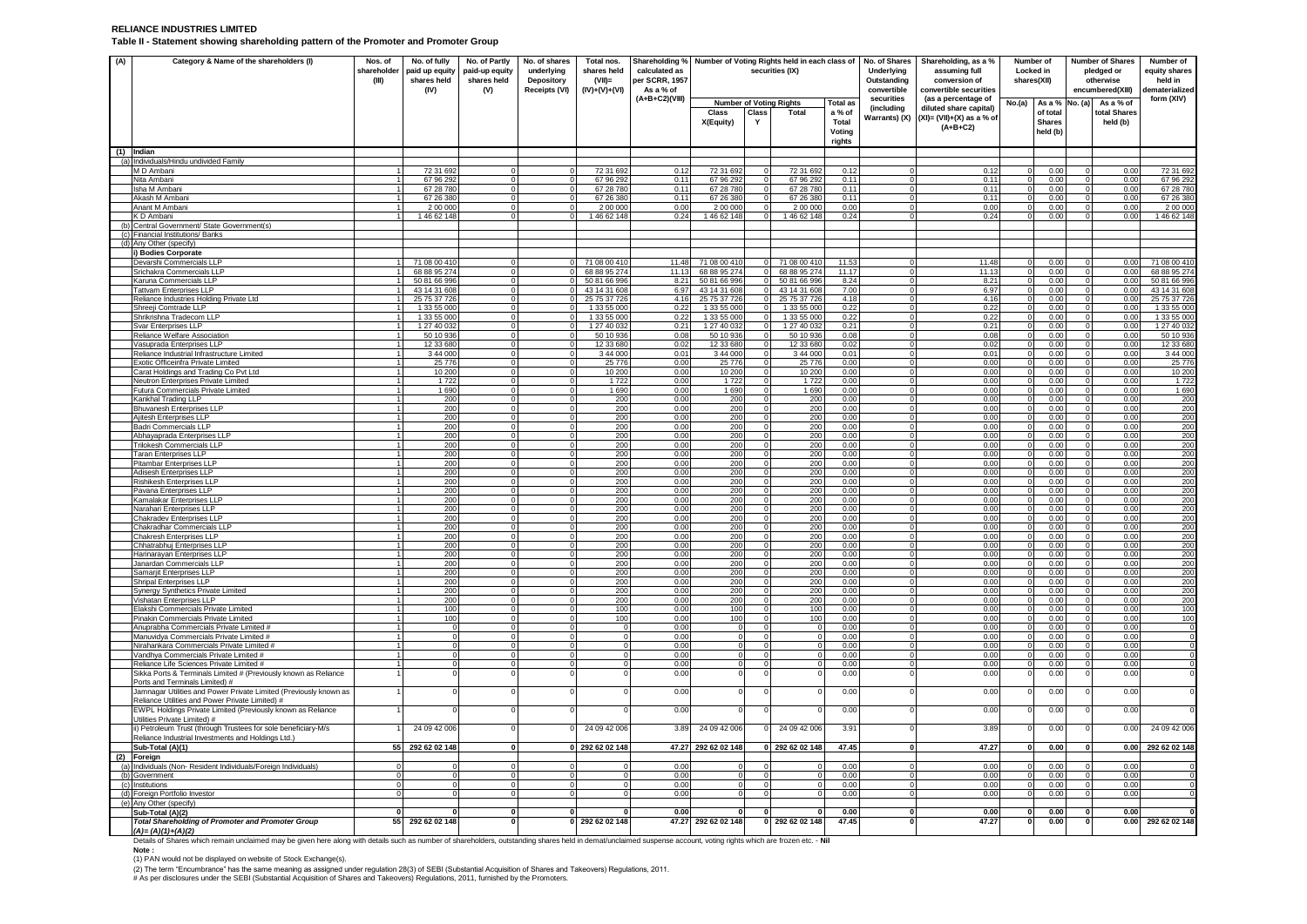## **RELIANCE INDUSTRIES LIMITED Table III - Statement showing shareholding pattern of the Public shareholder**

| (B) | Category & Name of the<br>shareholders (I)                                                             | Nos. of<br>shareholder<br>(III) | No. of fully paid<br>up equity<br>shares held (IV) | No. of Partly<br>paid-up equity<br>shares held | No. of shares<br>underlying<br><b>Depository</b> | Total nos.<br>shares held<br>$(VII) =$ | Shareholdin<br>g %<br>calculated  | Number of Voting Rights held in each class of | securities (IX)                  |                  | Underlying<br>Outstanding   | No. of Shares   Shareholding, as a %   Number of Locked in  <br>assuming full<br>conversion of |                  | shares(XII)               | <b>Number of Shares</b><br>pledged or otherwise<br>encumbered(XIII) |                                 | <b>Number of equity</b><br>shares held in<br>dematerialized |
|-----|--------------------------------------------------------------------------------------------------------|---------------------------------|----------------------------------------------------|------------------------------------------------|--------------------------------------------------|----------------------------------------|-----------------------------------|-----------------------------------------------|----------------------------------|------------------|-----------------------------|------------------------------------------------------------------------------------------------|------------------|---------------------------|---------------------------------------------------------------------|---------------------------------|-------------------------------------------------------------|
|     |                                                                                                        |                                 |                                                    | (V)                                            | Receipts (VI)                                    | (IV)+(V)+ (VI)                         | as per                            | <b>Number of Voting Rights</b>                |                                  | Total as a       | convertible                 | convertible securities                                                                         | No.(a)           | As a % of                 | No. (Not                                                            | As a % of                       | form (XIV)                                                  |
|     |                                                                                                        |                                 |                                                    |                                                |                                                  |                                        | <b>SCRR, 1957</b>                 | Class X(Equity) Class Y                       | Total                            | % of Total       | securities                  | (as a percentage of                                                                            |                  | total                     | applicable)                                                         | total Shares                    |                                                             |
|     |                                                                                                        |                                 |                                                    |                                                |                                                  |                                        | As a % of<br>$(A+B+C2)$<br>(VIII) |                                               |                                  | Voting<br>rights | (including<br>Warrants) (X) | diluted share capital)<br>$(XI) = (VII)+(X)$ as a %<br>of $(A+B+C2)$                           |                  | <b>Shares</b><br>held (b) | (a)                                                                 | held (Not<br>applicable)<br>(b) |                                                             |
|     | (1) Institutions<br>(a) Mutual Funds/UTI                                                               | 93                              | 22 58 88 612                                       |                                                |                                                  | 22 58 88 612                           | 3.65                              | 22 58 88 612                                  | 22 58 88 612                     | 3.66             | $\Omega$                    | 3.65                                                                                           |                  | 0.00                      |                                                                     | <b>NA</b>                       | 22 50 78 799                                                |
|     | (b) Venture Capital Funds                                                                              |                                 |                                                    |                                                |                                                  |                                        | 0.00                              |                                               |                                  | 0.00             | $\Omega$                    | 0.00                                                                                           |                  | 0.00                      |                                                                     | NA                              |                                                             |
|     | (c) Alternate Investment Funds                                                                         |                                 | 2 99 1 20                                          |                                                |                                                  | 2 99 1 20                              | 0.00                              | 2 99 1 20                                     | 2 99 1 20                        | 0.00             | $\Omega$                    | 0.00                                                                                           |                  | 0.00                      |                                                                     | NA                              | 2 99 1 20                                                   |
|     | (d) Foreign Venture Capital Investors                                                                  |                                 |                                                    |                                                |                                                  |                                        | 0.00                              |                                               |                                  | 0.00             | $\Omega$                    | 0.00                                                                                           |                  | 0.00                      |                                                                     | NA                              |                                                             |
|     | (e) Foreign Portfolio Investors                                                                        | 1 0 4 3                         | 150 50 36 121                                      |                                                |                                                  | 150 50 36 121                          | 24.31                             | 150 50 36 121                                 | 150 50 36 121                    | 24.41            | $\Omega$                    | 24.31                                                                                          |                  | 0.00                      |                                                                     | NA                              | 150 50 36 121                                               |
|     | Europacific Growth Fund                                                                                |                                 | 20 30 91 942                                       |                                                |                                                  | 20 30 91 942                           | 3.28                              | 20 30 91 942                                  | 20 30 91 942                     | 3.29             | $\Omega$                    | 3.28                                                                                           |                  | 0.00                      |                                                                     | <b>NA</b>                       | 20 30 91 942                                                |
|     | Government of Singapore                                                                                |                                 | 762 41 193                                         |                                                |                                                  | 762 41 193                             | 1.23                              | 762 41 193                                    | 762 41 193                       | 1.24             | $\Omega$                    | 1.23                                                                                           |                  | 0.00                      |                                                                     | <b>NA</b>                       | 762 14 711                                                  |
|     | (f) Financial Institutions/ Banks                                                                      | 174                             | 29 41 028                                          |                                                |                                                  | 29 41 028                              | 0.05                              | 29 41 028                                     | 29 41 028                        | 0.05             | $\Omega$                    | 0.05                                                                                           |                  | 0.00                      |                                                                     | <b>NA</b>                       | 25 84 395                                                   |
|     | (g) Insurance Companies                                                                                |                                 | 49 74 70 557                                       |                                                |                                                  | 49 74 70 557                           | 8.04                              | 49 74 70 557                                  | 49 74 70 557                     | 8.07             | $\Omega$                    | 8.04                                                                                           |                  | 0.00                      |                                                                     | <b>NA</b>                       | 49 74 64 457                                                |
|     | Life Insurance Corporation of India                                                                    |                                 | 47 04 11 008                                       |                                                |                                                  | 47 04 11 008                           | 7.60                              | 47 04 11 008                                  | 47 04 11 008                     | 7.63             | $\Omega$                    | 7.60                                                                                           |                  | 0.00                      |                                                                     | <b>NA</b>                       | 47 04 05 108                                                |
|     | (h) Provident Funds/ Pension Funds                                                                     | $\Omega$                        |                                                    |                                                |                                                  |                                        | 0.00                              |                                               |                                  | 0.00             | $\Omega$                    | 0.00                                                                                           |                  | 0.00                      |                                                                     | <b>NA</b>                       |                                                             |
|     | (i) Any Other (specify)                                                                                |                                 |                                                    |                                                |                                                  |                                        |                                   |                                               |                                  |                  |                             |                                                                                                |                  |                           |                                                                     |                                 |                                                             |
|     | i) Foreign Institutional Investors                                                                     | 111                             | 61 71 225                                          |                                                |                                                  | 61 71 225                              | 0.10                              | 61 71 225                                     | 61 71 225                        | 0.10             | $\Omega$                    | 0.10                                                                                           |                  | 0.00                      |                                                                     | NA.                             | 60 26 455                                                   |
|     | Sub-Total (B)(1)                                                                                       | 1435                            | 223 78 06 663                                      |                                                |                                                  | 223 78 06 663                          | 36.15                             | 223 78 06 663                                 | 223 78 06 663                    | 36.29            | $\mathbf{0}$                | 36.15                                                                                          |                  | 0.00                      |                                                                     | <b>NA</b>                       | 223 64 89 347                                               |
| (2) | <b>Central Government/ State</b><br>Government(s)/ President of India                                  | 100                             | 1 04 16 179                                        |                                                |                                                  | 1 04 16 179                            | 0.17                              | 1 04 16 179                                   | 1 04 16 179                      | 0.17             |                             | 0.17                                                                                           |                  | 0.00                      |                                                                     | <b>NA</b>                       | 74 54 957                                                   |
|     | Sub-Total (B)(2)                                                                                       | 100                             | 1 04 16 179                                        | $\mathbf{0}$                                   | $\Omega$                                         | 1 04 16 179                            | 0.17                              | 104 16 179                                    | 1 04 16 179<br>$\mathbf{0}$      | 0.17             | $\mathbf{0}$                | 0.17                                                                                           | $\Omega$         | 0.00                      |                                                                     | NA                              | 74 54 957                                                   |
|     |                                                                                                        |                                 |                                                    |                                                |                                                  |                                        |                                   |                                               |                                  |                  |                             |                                                                                                |                  |                           |                                                                     |                                 |                                                             |
| (3) | <b>Non-institutions</b><br>Individuals -                                                               | 21 48 705                       | 49 53 25 074                                       |                                                |                                                  | 49 53 25 074                           | 8.00                              | 49 53 25 074                                  | 49 53 25 074                     | 8.03             |                             | 8.00                                                                                           | 42 190           | 0.01                      |                                                                     | <b>NA</b>                       | 41 80 87 611                                                |
|     | i) Individual shareholders holding<br>nominal share capital up to Rs. 2<br>lakhs.                      |                                 |                                                    |                                                |                                                  |                                        |                                   |                                               |                                  |                  |                             |                                                                                                |                  |                           |                                                                     |                                 |                                                             |
|     | ii) Individual shareholders holding<br>nominal share capital in excess of<br>Rs. 2 lakhs.              | 1 0 4 3                         | 7 44 30 552                                        |                                                |                                                  | 7 44 30 552                            | 1.20                              | 7 44 30 552                                   | 7 44 30 552                      | 1.21             |                             | 1.20                                                                                           |                  | 0.00                      |                                                                     | <b>NA</b>                       | 7 39 31 167                                                 |
|     | (b) NBFCs registered with RBI                                                                          | 45                              | 1 57 222                                           |                                                |                                                  | 1 57 222                               | 0.00                              | 1 57 222                                      | 1 57 2 22                        | 0.00             | $\Omega$                    | 0.00                                                                                           |                  | 0.00                      |                                                                     | <b>NA</b>                       | 1 57 2 22                                                   |
|     | (c) Employee Trusts                                                                                    |                                 |                                                    |                                                |                                                  |                                        | 0.00                              |                                               |                                  | 0.00             | $\Omega$                    | 0.00                                                                                           |                  | 0.00                      |                                                                     | <b>NA</b>                       |                                                             |
|     | (d) Overseas Depositories (holding<br>DRs) (balancing figure)<br>(e) Any Other (specify)               |                                 |                                                    |                                                |                                                  |                                        | 0.00                              |                                               |                                  | 0.00             |                             | 0.00                                                                                           |                  | 0.00                      |                                                                     | <b>NA</b>                       |                                                             |
|     | i) Bodies Corporate                                                                                    | 6767                            | 16 40 04 996                                       |                                                |                                                  | 16 40 04 996                           | 2.65                              | 16 40 04 996                                  | 16 40 04 996                     | 2.66             |                             | 2.65                                                                                           |                  | 0.00                      |                                                                     | <b>NA</b>                       | 16 28 03 440                                                |
|     | ii) Non Resident Indians-Repatriable                                                                   | 19 149                          | 2 35 83 612                                        |                                                |                                                  | 2 35 83 612                            | 0.38                              | 2 35 83 612                                   | 2 35 83 612                      | 0.38             |                             | 0.38                                                                                           |                  | 0.00                      |                                                                     | NA                              | 17386514                                                    |
|     | iii) Non Resident Indians-Non<br>Repatriable                                                           | 12 639                          | 94 55 491                                          |                                                |                                                  | 94 55 491                              | 0.15                              | 94 55 491                                     | 94 55 491                        | 0.15             | $\Omega$                    | 0.15                                                                                           |                  | 0.00                      |                                                                     | <b>NA</b>                       | 93 22 715                                                   |
|     | iv) Overseas Corporate Bodies                                                                          | 14                              | 4 34 350                                           | $\Omega$                                       |                                                  | 4 34 350                               | 0.01                              | 4 34 350                                      | 4 34 350                         | 0.01             | $\Omega$                    | 0.01                                                                                           | $\Omega$         | 0.00                      |                                                                     | <b>NA</b>                       | 363976                                                      |
|     | v) Foreign Portfolio<br>Investors(Individual)                                                          |                                 | 1 0 1 1                                            |                                                |                                                  | 1 0 1 1                                | 0.00                              | 1 0 1 1                                       | 1 0 1 1                          | 0.00             |                             | 0.00                                                                                           |                  | 0.00                      |                                                                     | <b>NA</b>                       | 1 0 1 1                                                     |
|     | vi) Foreign National                                                                                   | 19                              | 21 2 22                                            | $\Omega$                                       | $\Omega$                                         | 21 222                                 | 0.00                              | 21 222                                        | 21 2 22                          | 0.00             | $\Omega$                    | 0.00                                                                                           | $\Omega$         | 0.00                      |                                                                     | NA                              | 21 2 22                                                     |
|     | vii) Clearing Member                                                                                   | 518                             | 61 44 731                                          |                                                |                                                  | 61 44 731                              | 0.10                              | 61 44 731                                     | 61 44 731                        | 0.10             | $\Omega$                    | 0.10                                                                                           |                  | 0.00                      |                                                                     | <b>NA</b>                       | 61 44 731                                                   |
|     | viii) Shares held by Subsidiary<br>Companies on which no voting<br>rights are exercisable <sup>4</sup> |                                 | 17 18 82 820                                       |                                                |                                                  | 17 18 82 820                           | 2.78                              |                                               |                                  | 0.00             |                             | 2.78                                                                                           |                  | 0.00                      |                                                                     | <b>NA</b>                       | 17 18 82 820                                                |
|     | ix) Unclaimed Shares Suspense<br>Account (Reg. 39 of SEBI LODR<br>Regulations, 2015)                   |                                 | 84 25 783                                          |                                                |                                                  | 84 25 783                              | 0.14                              | 84 25 783                                     | 84 25 783                        | 0.14             |                             | 0.14                                                                                           |                  | 0.00                      |                                                                     | NA                              | 84 25 783                                                   |
|     | x) Investor Education and<br>Protection Fund (IEPF) Authority                                          |                                 | 3 15 22 260                                        | $\Omega$                                       |                                                  | 3 15 22 260                            | 0.51                              | 3 15 22 260                                   | 3 15 22 260                      | 0.51             | $\Omega$                    | 0.51                                                                                           | $\Omega$         | 0.00                      |                                                                     | <b>NA</b>                       | 3 15 22 260                                                 |
|     | xi) Trusts                                                                                             | 182                             | 2 08 51 713                                        |                                                |                                                  | 2 08 51 713                            | 0.34                              | 2 08 51 713                                   | 2 08 51 713                      | 0.34             | $\Omega$                    | 0.34                                                                                           |                  | 0.00                      |                                                                     | <b>NA</b>                       | 2 08 37 113                                                 |
|     | xii) HUF                                                                                               | 28 613                          | 97 32 930                                          |                                                |                                                  | 97 32 930                              | 0.16                              | 97 32 930                                     | 97 32 930                        | 0.16             | $\Omega$                    | 0.16                                                                                           |                  | 0.00                      |                                                                     | <b>NA</b>                       | 96 80 957                                                   |
|     | xiii) Pending Confirmation                                                                             |                                 |                                                    |                                                |                                                  |                                        | 0.00                              |                                               |                                  | 0.00             | $\Omega$                    | 0.00                                                                                           |                  | 0.00                      |                                                                     | <b>NA</b>                       |                                                             |
|     | Sub-Total (B)(3)<br>Total Public Shareholding (B)=<br>$(B)(1)+(B)(2)+(B)(3)$ *                         | 22 17 703<br>22 19 238          | 101 59 73 767<br>326 41 96 609                     | $\Omega$                                       |                                                  | 101 59 73 767<br>326 41 96 609         | 16.41                             | 84 40 90 947<br>52.73 309 23 13 789*          | 84 40 90 947<br>0 309 23 13 789* | 13.69<br>50.15   | $\mathbf{0}$                | 16.41<br>52.73                                                                                 | 42 190<br>42 190 | 0.00<br>0.00              |                                                                     | <b>NA</b><br><b>NA</b>          | 93 05 68 542<br>317 45 12 846                               |

#### Note:

(5) NA denotes "Not Applicable"

(6) \* Excludes 17 18 82 820 shares held by subsidiary companies on which no voting rights are exercisable and includes 84 25 783 shares held in the unclaimed suspense account and 3 15 22 260 shares held by Investor Educati

(4) <sup>4</sup>Voting Rights of Promoter & Promoter Group aggregate to 47.45% of the Company's Capital on which voting rights can be exercised.

Details of the shareholders acting as persons in Concert including their Shareholding (No. and %): **Nil**

Details of Shares which remain unclaimed may be given here along with details such as number of shareholders, outstanding shares held in demat/unclaimed suspense account, voting rights which are frozen etc.

(1) PAN would not be displayed on website of Stock Exchange(s).

(2) The above format needs to be disclosed along with the name of following persons: Institutions/Non Institutions holding more than 1% of total number of shares.

(3) W.r.t. the information pertaining to Depository Receipts, the same may be disclosed in the respective columns to the extent information available and the balance to be disclosed as held by custodian.